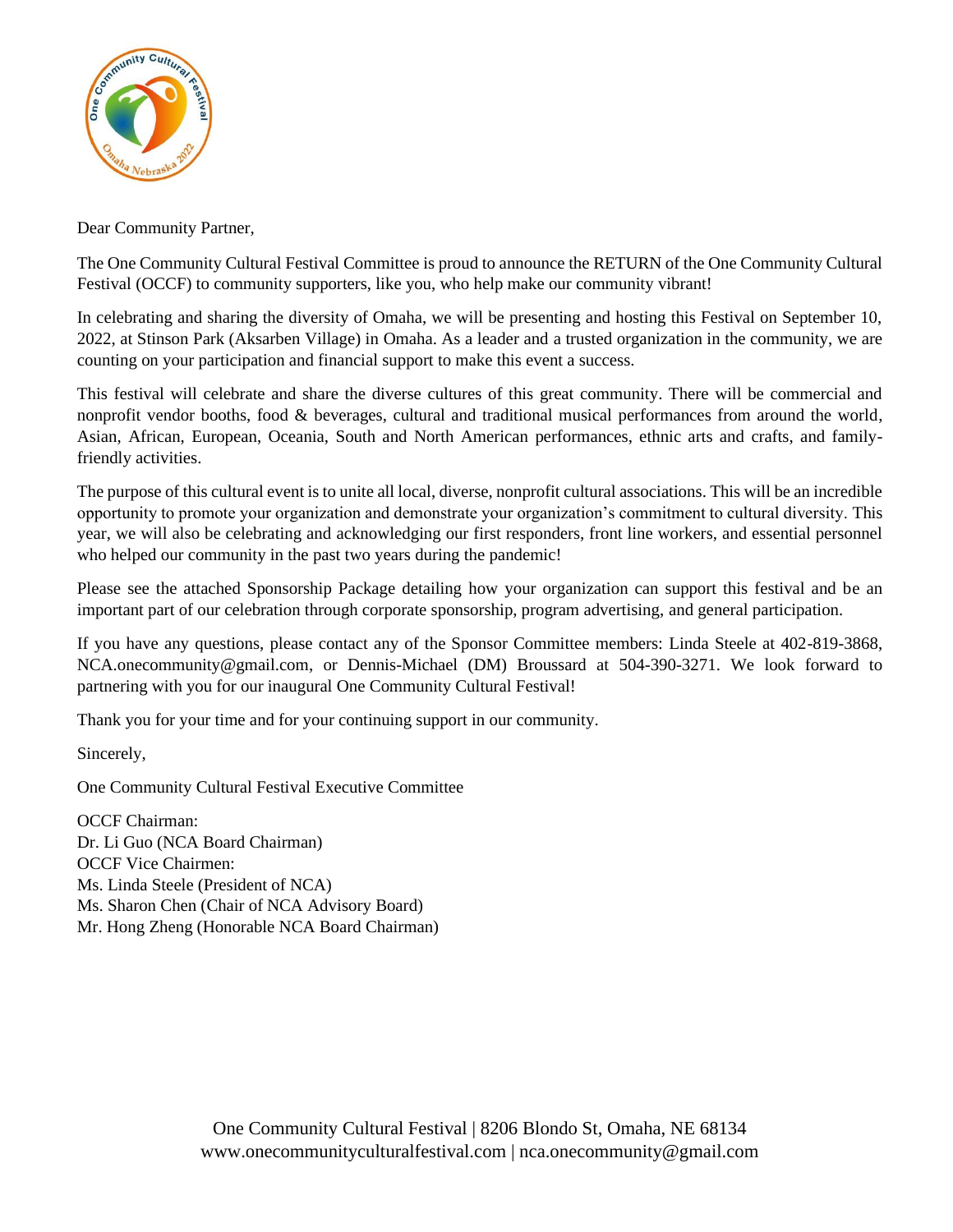

# **MARKETING & SPONSORSHIP BENEFITS**

### **TITLE/PRESENTING SPONSOR - \$10,000**

- Recognition as TITLE Sponsor on all marketing
- $10 \times 20$  vendor booth in prominent location
- **•** Display of corporate banner above main stage
- Display of up to  $(3)$  banners throughout event
- Stage time  $(3-5 \text{ min})$  during opening ceremony
- Time on main stage to speak in the afternoon
- Recognition in press releases
- $(8)$  Facebook and  $(8)$  Twitter promotional spots
- Pre-event/Post-event media coverage
- Full-page, full-color ad in event program
- Back cover full-color ad in event program
- Recognition as title sponsor on website
- Logo on all print ads, including event t-shirts
- Logo and link to the company on the website
- Company profile & bio included in program
- **•** Inclusion of company logo on posters and flier

## **PLATINUM SPONSOR - \$2,000**

- Recognition as PLATINUM Sponsor
- Recognition on all social media as PLATINUM
- $10 \times 10$  vendor booth in prominent location
- Display of corporate banner at main stage
- Stage time to speak in the opening ceremony
- Recognition in press releases
- $(4)$  Facebook and  $(4)$  Twitter promotional spots
- Emcee shout-outs on stage throughout the day
- Inside full-page, full-color ad
- Logo and link to the company on the website
- **•** Company profile  $\&$  bio included in the program
- Opportunity for promo item distribution
- Logo on all print ads, including event t-shirts
- **•** Inclusion of company logo on posters/flier

## **GOLD SPONSOR - \$1,000**

- Recognition as GOLD Sponsor
- $10 \times 10$  vendor booth in prominent location
- Display of corporate banner on stage
- $(2)$  Facebook and  $(2)$  Twitter promotional spots
- Emcee shout-outs on stage throughout the day
- Logo and link to the company on website
- Company profile  $& bio included in the program$
- Half-page, full-color ad in the event program
- Logo on all print ads, including event t-shirts
- **•** Inclusion of company logo on posters/flier

### **SILVER SPONSOR - \$500**

- Recognition as SILVER Sponsor
- $10 \times 10$  vendor booth
- Display corporate banner in prominent location
- Emcee shout-outs on stage throughout the day
- Logo and link to the company on the website
- Logo on all print ads, including event t-shirts
- Quarter-page, full color ad in the event program
- **•** Inclusion of company logo on posters/flier

One Community Cultural Festival | 8206 Blondo St, Omaha, NE 68134 www.onecommunityculturalfestival.com | nca.onecommunity@gmail.com